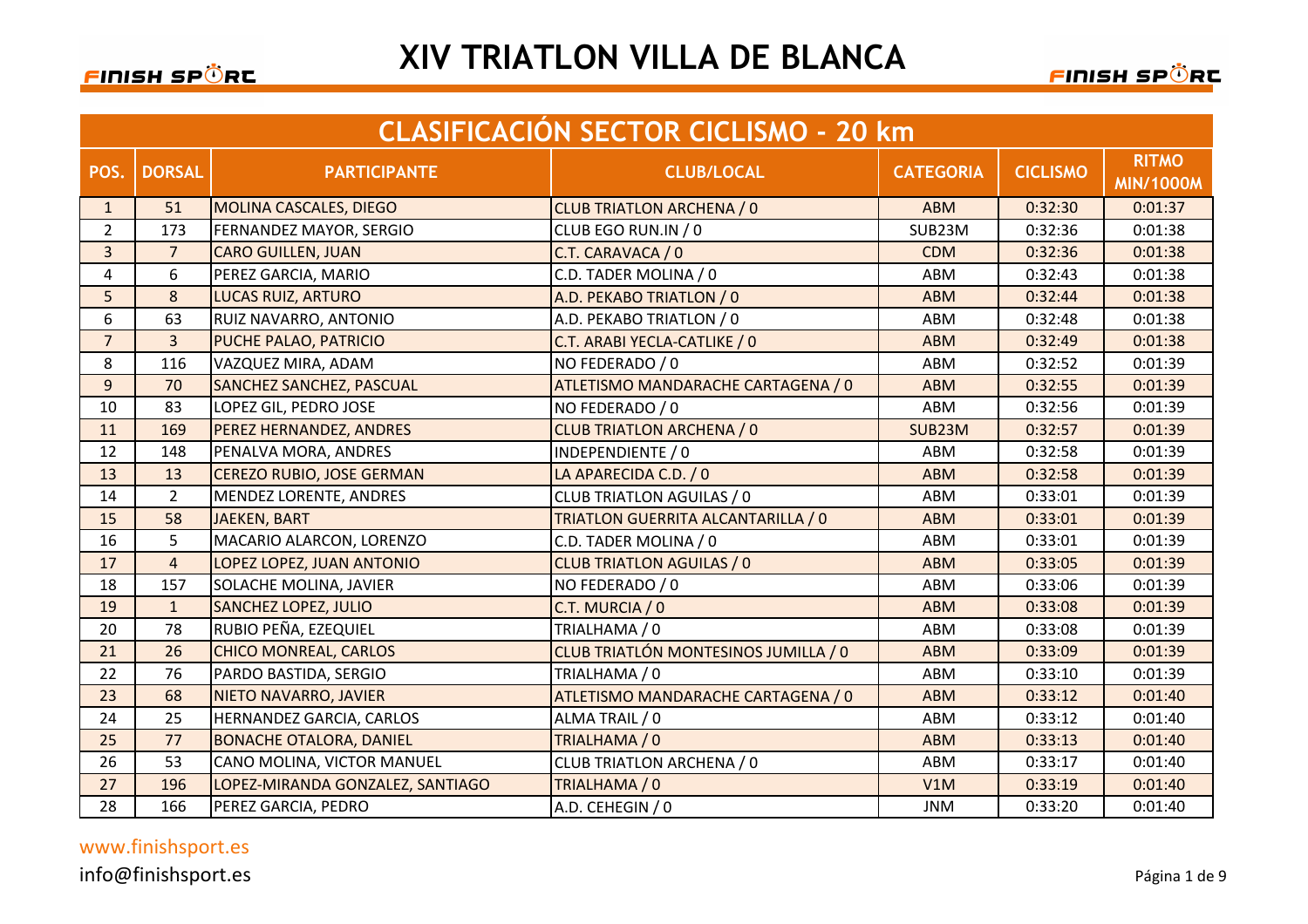

|      | <b>CLASIFICACIÓN SECTOR CICLISMO - 20 km</b> |                                       |                                          |                  |                 |                                  |  |
|------|----------------------------------------------|---------------------------------------|------------------------------------------|------------------|-----------------|----------------------------------|--|
| POS. | <b>DORSAL</b>                                | <b>PARTICIPANTE</b>                   | <b>CLUB/LOCAL</b>                        | <b>CATEGORIA</b> | <b>CICLISMO</b> | <b>RITMO</b><br><b>MIN/1000M</b> |  |
| 29   | 85                                           | <b>VILLEGAS LOPEZ, ANTONIO</b>        | C.T. MURCIA / 0                          | <b>ABM</b>       | 0:33:21         | 0:01:40                          |  |
| 30   | 22                                           | NAVARRO SALA, VICENTE                 | C.N.PETRER CARPINTERIA METALICA LA VILLA | ABM              | 0:33:23         | 0:01:40                          |  |
| 31   | 60                                           | <b>GALINDO PRIETO, BASILIO</b>        | C.D. TRIRUNNER POZO ESTRECHO / 0         | <b>ABM</b>       | 0:33:24         | 0:01:40                          |  |
| 32   | 89                                           | MUIÑA FUENTES, FERNANDO               | A.D. FOGAR / 0                           | ABM              | 0:33:24         | 0:01:40                          |  |
| 33   | 172                                          | ALBALADEJO SANCHEZ, JOSE GABRIEL      | C.T. MURCIA / 0                          | SUB23M           | 0:33:27         | 0:01:40                          |  |
| 34   | 161                                          | MARTINEZ SANCHEZ, GREGORIO            | A.D. CEHEGIN / 0                         | <b>CDM</b>       | 0:33:29         | 0:01:40                          |  |
| 35   | 59                                           | MARTINEZ SERRADELL, ALEJANDRO         | C.T.VOLVO-STIHL / 0                      | <b>ABM</b>       | 0:33:30         | 0:01:40                          |  |
| 36   | 72                                           | SANCHEZ GARCIA, FELIX                 | C.D. TADER MOLINA / 0                    | ABM              | 0:33:30         | 0:01:41                          |  |
| 37   | 165                                          | <b>MARTINEZ SANCHEZ, ANTONIO JOSE</b> | A.D. CEHEGIN / 0                         | <b>JNM</b>       | 0:33:37         | 0:01:41                          |  |
| 38   | 28                                           | BALLESTEROS GARCIA, IGNACIO JOSE      | A.D ERGOBIKE-MANUBIKE / 0                | ABM              | 0:33:39         | 0:01:41                          |  |
| 39   | 15                                           | <b>MARTINEZ SAMPEDRO, CARLOS</b>      | TRI-ORACULO SANTA POLA / 0               | <b>ABM</b>       | 0:33:40         | 0:01:41                          |  |
| 40   | 61                                           | MUELAS COSTA, FRANCISCO               | A.D. PEKABO TRIATLON / 0                 | ABM              | 0:33:46         | 0:01:41                          |  |
| 41   | 41                                           | GONZÁLEZ SÁNCHEZ, MATÍAS              | <b>BRICOFERMIN TRI IMPULSO / 0</b>       | <b>ABM</b>       | 0:33:50         | 0:01:41                          |  |
| 42   | 132                                          | <b>VARGAS MONTES, DAMIAN</b>          | NO FEDERADO / 0                          | ABM              | 0:33:51         | 0:01:42                          |  |
| 43   | 30                                           | LOPEZ SANCHEZ, PEDRO JOSE             | A.D ERGOBIKE-MANUBIKE / 0                | <b>ABM</b>       | 0:33:51         | 0:01:42                          |  |
| 44   | 54                                           | SANCHEZ MARTINEZ, PEDRO ANTONIO       | TRIATLON GUERRITA ALCANTARILLA / 0       | ABM              | 0:33:52         | 0:01:42                          |  |
| 45   | 87                                           | <b>ALEMAN EGEA, GABRIEL</b>           | C.T. CARAVACA / 0                        | <b>ABM</b>       | 0:33:55         | 0:01:42                          |  |
| 46   | 44                                           | PARRA MOLINERO, FRANCISCO JOSE        | BRICOFERMIN TRI IMPULSO / 0              | ABM              | 0:33:59         | 0:01:42                          |  |
| 47   | 216                                          | CAÑIZARES CABALLERO, ANTONIO          | NO FEDERADO / 0                          | V1M              | 0:34:02         | 0:01:42                          |  |
| 48   | 52                                           | RUIZ GARRE, ENRIQUE                   | CLUB TRIATLON ARCHENA / 0                | ABM              | 0:34:02         | 0:01:42                          |  |
| 49   | 97                                           | <b>GONZALEZ IBAÑEZ, JOSÉ</b>          | NO FEDERADO / 0                          | <b>ABM</b>       | 0:34:05         | 0:01:42                          |  |
| 50   | 108                                          | BERNAL ROSIQUE, PABLO AITOR           | NO FEDERADO / 0                          | ABM              | 0:34:16         | 0:01:43                          |  |
| 51   | 50                                           | PALAZON GONZALVEZ, DANIEL             | <b>CLUB TRIATLON ARCHENA / 0</b>         | <b>ABM</b>       | 0:34:18         | 0:01:43                          |  |
| 52   | 46                                           | ALACID MAYOR, JOSE ANTONIO            | CLUB SAN JORGE / 0                       | ABM              | 0:34:21         | 0:01:43                          |  |
| 53   | 202                                          | MARTINEZ LÓPEZ, FRANCISCO DAVID       | CLUB EGO RUN.IN / 0                      | V1M              | 0:34:31         | 0:01:44                          |  |
| 54   | 49                                           | <b>BAEZA MARTINEZ, ANDRES</b>         | CLUB TRIATLON ARCHENA / 0                | ABM              | 0:34:41         | 0:01:44                          |  |
| 55   | 170                                          | <b>SOLER GAMBIN, JESUS</b>            | <b>CLUB TRIATLON ARCHENA / 0</b>         | SUB23M           | 0:34:41         | 0:01:44                          |  |
| 56   | 23                                           | ALIAGA LORENZO, MANUEL                | C.N.PETRER CARPINTERIA METALICA LA VILLA | <b>ABM</b>       | 0:34:42         | 0:01:44                          |  |
| 57   | 57                                           | MOLERO LOPEZ, JOSE CARLOS             | TRIATLON GUERRITA ALCANTARILLA / 0       | <b>ABM</b>       | 0:34:49         | 0:01:44                          |  |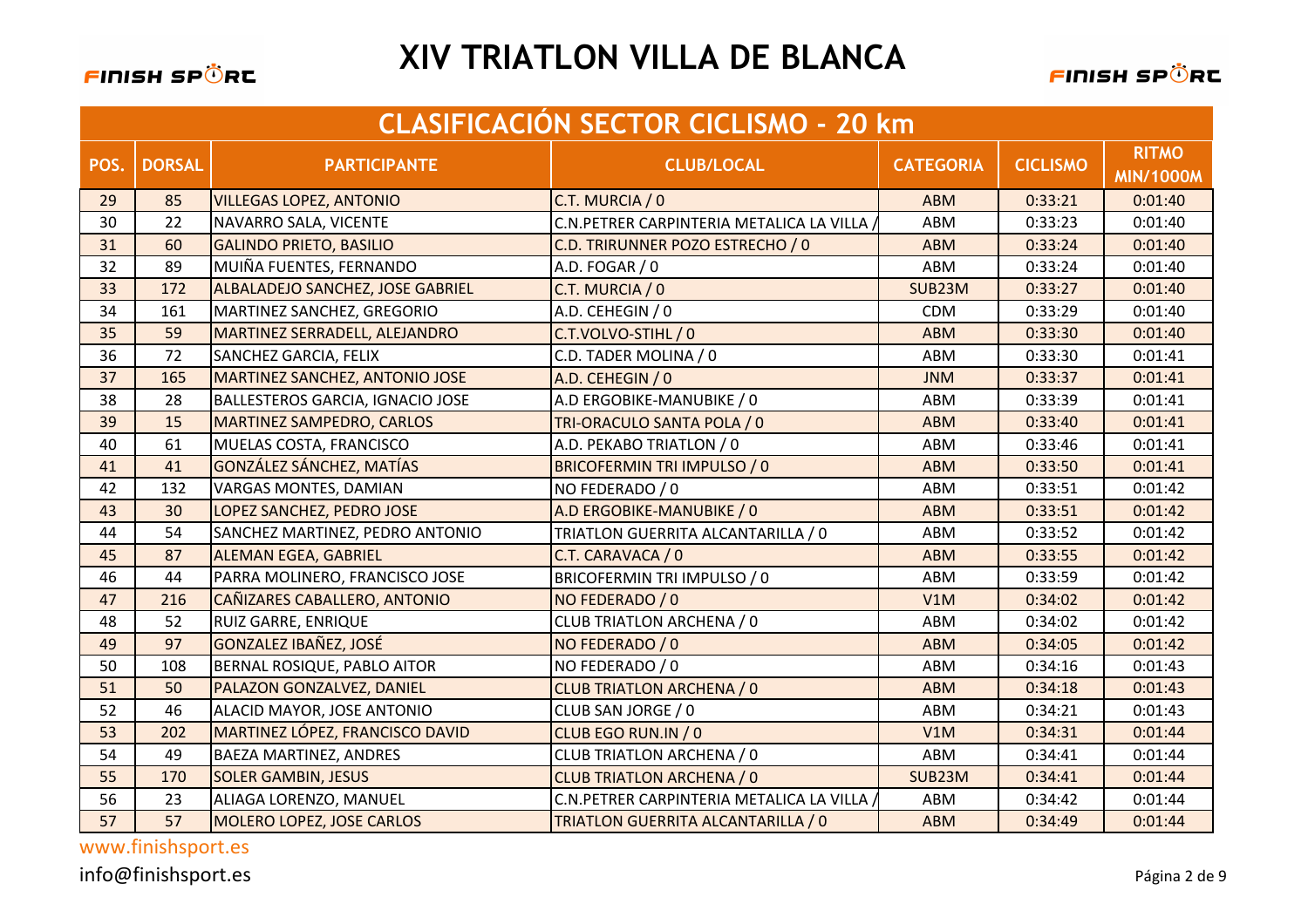

|      | <b>CLASIFICACIÓN SECTOR CICLISMO - 20 km</b> |                                   |                                           |                  |                 |                                  |  |  |
|------|----------------------------------------------|-----------------------------------|-------------------------------------------|------------------|-----------------|----------------------------------|--|--|
| POS. | <b>DORSAL</b>                                | <b>PARTICIPANTE</b>               | <b>CLUB/LOCAL</b>                         | <b>CATEGORIA</b> | <b>CICLISMO</b> | <b>RITMO</b><br><b>MIN/1000M</b> |  |  |
| 58   | 64                                           | MARTINEZ CANILLAS, JOSE MARIA     | LOS ALCAZARES TRIATLON / 0                | ABM              | 0:34:49         | 0:01:44                          |  |  |
| 59   | 24                                           | <b>GARCIA HERNANDEZ, JORGE</b>    | C.N. PETRER CARPINTERIA METALICA LA VILLA | <b>ABM</b>       | 0:34:53         | 0:01:45                          |  |  |
| 60   | 158                                          | <b>VERDU CASANOVA, LUIS</b>       | CLUB ILICITANO TRIATLÓN / 0               | <b>CDM</b>       | 0:35:08         | 0:01:45                          |  |  |
| 61   | 230                                          | ALEDO MARTINEZ, HILARIO FRANCISCO | TRIALHAMA / 0                             | V2M              | 0:35:08         | 0:01:45                          |  |  |
| 62   | 67                                           | MUIÑA CABALLERO, MANUEL           | LOS ALCAZARES TRIATLON / 0                | ABM              | 0:35:15         | 0:01:46                          |  |  |
| 63   | 119                                          | PEREZ CALLADO, JOSE ANTONIO       | NO FEDERADO / 0                           | <b>ABM</b>       | 0:35:17         | 0:01:46                          |  |  |
| 64   | 45                                           | TORTOSA ALCAZAR, JOSE             | BRICOFERMIN TRI IMPULSO / 0               | ABM              | 0:35:18         | 0:01:46                          |  |  |
| 65   | 181                                          | LALSING, PIERRE                   | C.A.T. HORADADA / 0                       | V1M              | 0:35:20         | 0:01:46                          |  |  |
| 66   | 105                                          | ORTEGA MORENO, JOSE MANUEL        | NO FEDERADO / 0                           | ABM              | 0:35:22         | 0:01:46                          |  |  |
| 67   | 40                                           | <b>SERRANO SANCHEZ, JOSE LUIS</b> | <b>BRICOFERMIN TRI IMPULSO / 0</b>        | <b>ABM</b>       | 0:35:22         | 0:01:46                          |  |  |
| 68   | 203                                          | MARTIN GONZALEZ, LAMBERTO JUAN    | CLUB EGO RUN.IN / 0                       | V1M              | 0:35:25         | 0:01:46                          |  |  |
| 69   | 84                                           | OLIVER COSTA, JUAN FRANCISCO      | C.T. FUENTE ÁLAMO CAJA RURAL REGIONAL / 0 | <b>ABM</b>       | 0:35:25         | 0:01:46                          |  |  |
| 70   | 37                                           | <b>GARCÍA VICTORIA, JOEL</b>      | BRICOFERMIN TRI IMPULSO / 0               | ABM              | 0:35:25         | 0:01:46                          |  |  |
| 71   | 113                                          | <b>MARTINEZ JUAN, JUAN</b>        | NO FEDERADO / 0                           | <b>ABM</b>       | 0:35:30         | 0:01:47                          |  |  |
| 72   | 81                                           | NAVARRO GARCIA, FRANCISCO JAVIER  | C.T. FUENTE ÁLAMO CAJA RURAL REGIONAL / 0 | ABM              | 0:35:31         | 0:01:47                          |  |  |
| 73   | 162                                          | MUÑOZ NAVARRO, JUAN MIGUEL        | <b>CLUB TRIATLON AGUILAS / 0</b>          | <b>CDM</b>       | 0:35:39         | 0:01:47                          |  |  |
| 74   | 80                                           | PAGAN SANCHEZ, BLAS               | C.T. FUENTE ÁLAMO CAJA RURAL REGIONAL / 0 | ABM              | 0:35:46         | 0:01:47                          |  |  |
| 75   | 75                                           | <b>PUERTA MATEO, DIEGO</b>        | TRIALHAMA / 0                             | <b>ABM</b>       | 0:35:46         | 0:01:47                          |  |  |
| 76   | 214                                          | SALAS HERNÁNDEZ, JORGE LUIS       | NO FEDERADO / 0                           | V1M              | 0:35:56         | 0:01:48                          |  |  |
| 77   | 21                                           | <b>AZNAR ESCLAPEZ, FRANCISCO</b>  | CLUB ILICITANO TRIATLÓN / 0               | <b>ABM</b>       | 0:35:57         | 0:01:48                          |  |  |
| 78   | 168                                          | MONTESINOS GARCÍA, JUAN DIEGO     | CLÍNICA GIOIA TRIATLÓN CDTP / 0           | SUB23M           | 0:35:58         | 0:01:48                          |  |  |
| 79   | 179                                          | <b>RAMIREZ MARTINEZ, JORGE</b>    | NO FEDERADO / 0                           | SUB23M           | 0:36:00         | 0:01:48                          |  |  |
| 80   | 231                                          | MULERO SANCHEZ, PEDRO ALFONSO     | DISANLUZ A.D. ELIOCROCA TRIATLÓN / 0      | V2M              | 0:36:00         | 0:01:48                          |  |  |
| 81   | 149                                          | <b>GIL GOMEZ, FCO JAVIER</b>      | NO FEDERADO / 0                           | <b>ABM</b>       | 0:36:02         | 0:01:48                          |  |  |
| 82   | 29                                           | HERNANDEZ GARCIA, JOSE DAVID      | A.D ERGOBIKE-MANUBIKE / 0                 | ABM              | 0:36:04         | 0:01:48                          |  |  |
| 83   | 71                                           | SÁNCHEZ LÓPEZ, ALBERTO            | C.T. ARABI YECLA-CATLIKE / 0              | <b>ABM</b>       | 0:36:05         | 0:01:48                          |  |  |
| 84   | 185                                          | PEREZ JEREZ, MIGUEL ANGEL         | A300W ELCHE T.C. / 0                      | V1M              | 0:36:07         | 0:01:48                          |  |  |
| 85   | 159                                          | <b>VERA BLASCO, JORGE</b>         | CLUB ILICITANO TRIATLÓN / 0               | <b>CDM</b>       | 0:36:07         | 0:01:48                          |  |  |
| 86   | 154                                          | LOPEZ RECHE, RUBEN                | NO FEDERADO / 0                           | ABM              | 0:36:13         | 0:01:49                          |  |  |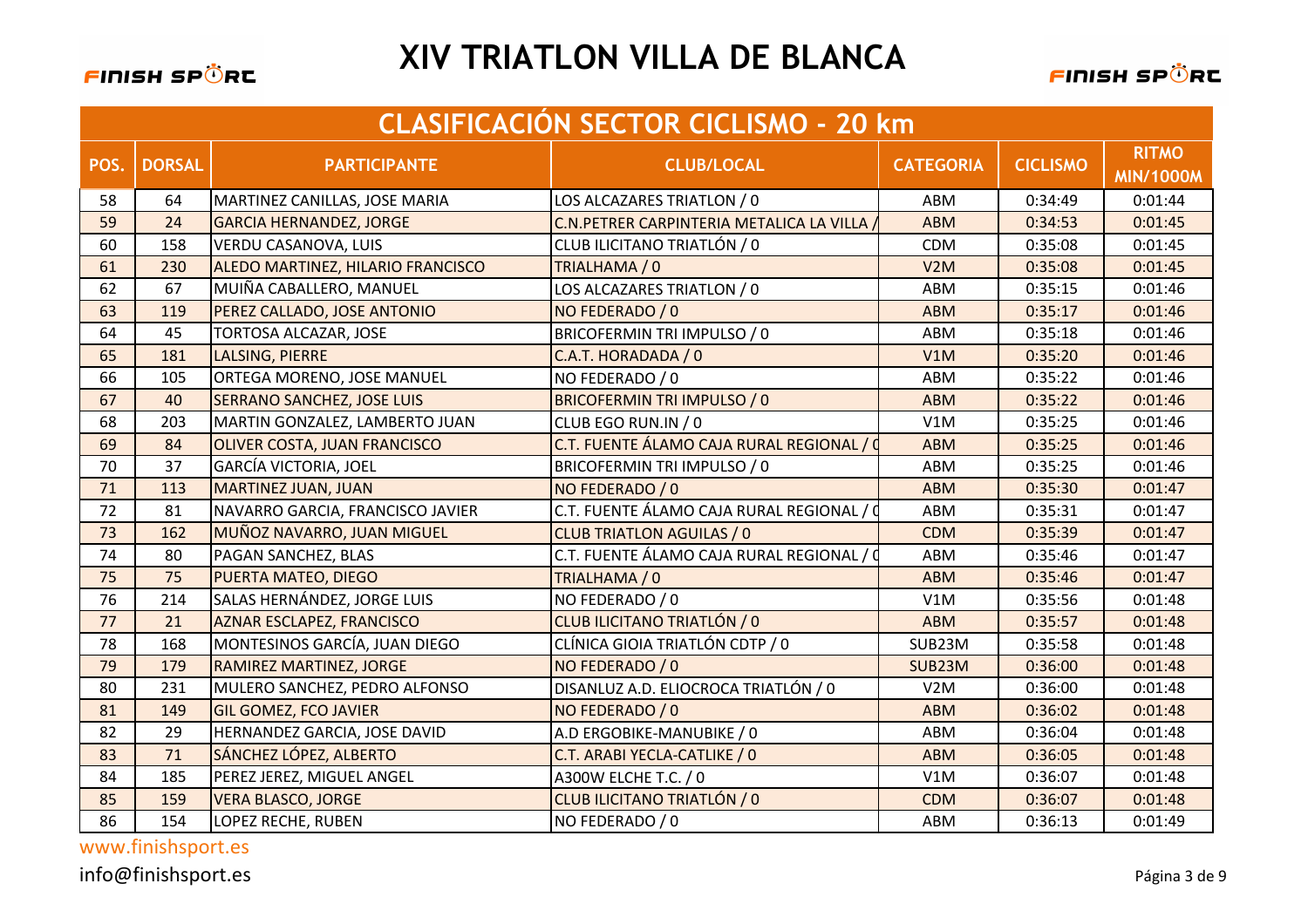

|      | <b>CLASIFICACIÓN SECTOR CICLISMO - 20 km</b> |                                    |                                           |                  |                 |                                  |  |
|------|----------------------------------------------|------------------------------------|-------------------------------------------|------------------|-----------------|----------------------------------|--|
| POS. | <b>DORSAL</b>                                | <b>PARTICIPANTE</b>                | <b>CLUB/LOCAL</b>                         | <b>CATEGORIA</b> | <b>CICLISMO</b> | <b>RITMO</b><br><b>MIN/1000M</b> |  |
| 87   | 225                                          | <b>BAEZA NAVARRO, MANUEL</b>       | <b>CLUB TRIATLON BAEZA / 0</b>            | V2M              | 0:36:14         | 0:01:49                          |  |
| 88   | 171                                          | FERNANDEZ PUCHE, JUAN JOSE         | C.T. ARABI YECLA-CATLIKE / 0              | SUB23M           | 0:36:19         | 0:01:49                          |  |
| 89   | 18                                           | <b>CARRION BENEITO, SERGIO</b>     | TRIELX / 0                                | <b>ABM</b>       | 0:36:22         | 0:01:49                          |  |
| 90   | 82                                           | VALERO CONESA, PABLO               | C.T. FUENTE ÁLAMO CAJA RURAL REGIONAL / 0 | ABM              | 0:36:22         | 0:01:49                          |  |
| 91   | 96                                           | Marín Cánovas, Alberto             | NO FEDERADO / 0                           | <b>ABM</b>       | 0:36:23         | 0:01:49                          |  |
| 92   | 164                                          | NÚÑEZ CANO, PABLO                  | CLUB TRIATLON ARCHENA / 0                 | <b>JNM</b>       | 0:36:27         | 0:01:49                          |  |
| 93   | 264                                          | <b>BRANDT SCHULTZ, MARIE</b>       | NO FEDERADO / 0                           | <b>ABF</b>       | 0:36:30         | 0:01:49                          |  |
| 94   | 79                                           | MARTINEZ YEPES, MIGUEL ANGEL       | C.T. FUENTE ÁLAMO CAJA RURAL REGIONAL / 0 | ABM              | 0:36:30         | 0:01:50                          |  |
| 95   | 48                                           | ORTIZ RUIZ, ALEJANDRO              | NO FEDERADO / 0                           | <b>ABM</b>       | 0:36:31         | 0:01:50                          |  |
| 96   | 128                                          | LORENTE INIESTA, GABRIEL           | NO FEDERADO / 0                           | ABM              | 0:36:33         | 0:01:50                          |  |
| 97   | 204                                          | <b>GALVEZ GARCÍA, JUAN CARLOS</b>  | CLUB EGO RUN.IN / 0                       | V1M              | 0:36:38         | 0:01:50                          |  |
| 98   | 224                                          | MANRESA FERRANDEZ, RAFAEL          | CLUB ATLETISMO GRUMOCS / 0                | V2M              | 0:36:43         | 0:01:50                          |  |
| 99   | 205                                          | <b>GARCIA GARCIA, ANDRES</b>       | <b>CLUB TRIATLON HELLIN / 0</b>           | V1M              | 0:36:44         | 0:01:50                          |  |
| 100  | 153                                          | <b>GOMEZ MARTINEZ, ALBERTO</b>     | INDEPENDIENTE / 0                         | <b>ABM</b>       | 0:36:49         | 0:01:50                          |  |
| 101  | 101                                          | <b>MARTINEZ MARTINEZ, DANIEL</b>   | NO FEDERADO / 0                           | <b>ABM</b>       | 0:36:54         | 0:01:51                          |  |
| 102  | 217                                          | PEREZ BALDO, ANGEL                 | NO FEDERADO / 0                           | V1M              | 0:37:00         | 0:01:51                          |  |
| 103  | 31                                           | <b>EGEA SERNA, EMILIO</b>          | A.D ERGOBIKE-MANUBIKE / 0                 | <b>ABM</b>       | 0:37:01         | 0:01:51                          |  |
| 104  | 218                                          | GONZÁLEZ MARTÍNEZ, ANTONIO IGNACIO | NO FEDERADO / 0                           | V1M              | 0:37:02         | 0:01:51                          |  |
| 105  | 123                                          | PEÑAS COSTA, FRANCISCO JAVIER      | NO FEDERADO / 0                           | <b>ABM</b>       | 0:37:05         | 0:01:51                          |  |
| 106  | 190                                          | LLAMAS HERRERA, PEDRO              | LOS ALCAZARES TRIATLON / 0                | V1M              | 0:37:06         | 0:01:51                          |  |
| 107  | 121                                          | PEREZ SALCEDO, ANGEL               | NO FEDERADO / 0                           | <b>ABM</b>       | 0:37:07         | 0:01:51                          |  |
| 108  | 55                                           | PEÑALVER BALLESTEROS, JOSE DAVID   | TRIATLON GUERRITA ALCANTARILLA / 0        | ABM              | 0:37:15         | 0:01:52                          |  |
| 109  | 32                                           | AYME FERNANDEZ, DAVID              | A.D ERGOBIKE-MANUBIKE / 0                 | <b>ABM</b>       | 0:37:19         | 0:01:52                          |  |
| 110  | 62                                           | MARTÍNEZ PÉREZ, JULIAN             | A.D. PEKABO TRIATLON / 0                  | ABM              | 0:37:20         | 0:01:52                          |  |
| 111  | 194                                          | LOPEZ MOTILLA, JOSE DIEGO          | ATLETISMO MANDARACHE CARTAGENA / 0        | V1M              | 0:37:26         | 0:01:52                          |  |
| 112  | 176                                          | <b>GARCIA CHUMILLAS, SERGIO</b>    | NO FEDERADO / 0                           | SUB23M           | 0:37:27         | 0:01:52                          |  |
| 113  | 145                                          | <b>BASTIDA GONZALEZ, DARIO</b>     | NO FEDERADO / 1                           | <b>ABM</b>       | 0:37:27         | 0:01:52                          |  |
| 114  | 221                                          | <b>DENIS, MCALINDEN</b>            | NO FEDERADO / 0                           | V1M              | 0:37:32         | 0:01:53                          |  |
| 115  | 93                                           | <b>MORALES MARTINEZ, SERGIO</b>    | NO FEDERADO / 0                           | <b>ABM</b>       | 0:37:37         | 0:01:53                          |  |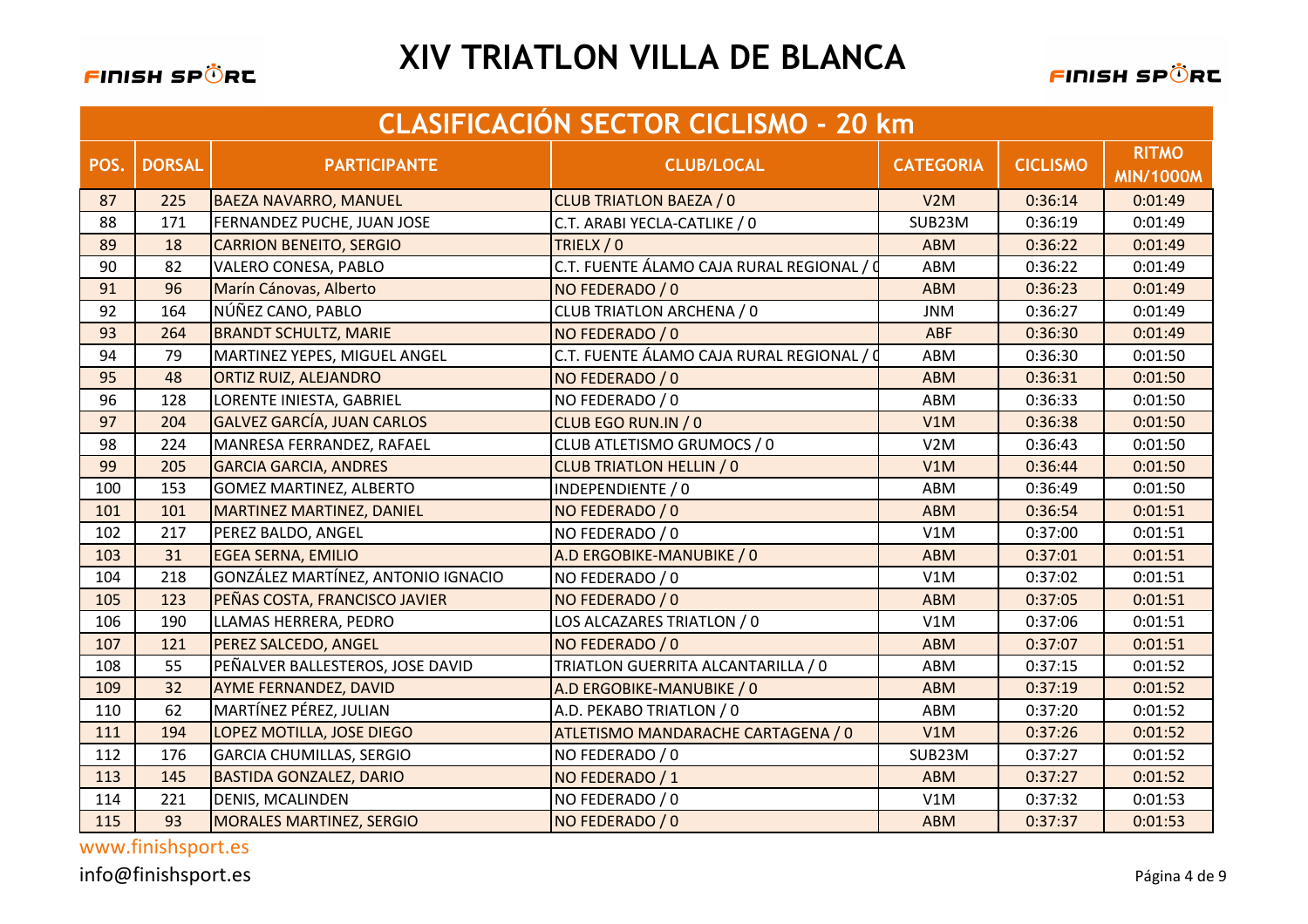

|      | <b>CLASIFICACIÓN SECTOR CICLISMO - 20 km</b> |                                     |                                           |                  |                 |                                  |  |
|------|----------------------------------------------|-------------------------------------|-------------------------------------------|------------------|-----------------|----------------------------------|--|
| POS. | <b>DORSAL</b>                                | <b>PARTICIPANTE</b>                 | <b>CLUB/LOCAL</b>                         | <b>CATEGORIA</b> | <b>CICLISMO</b> | <b>RITMO</b><br><b>MIN/1000M</b> |  |
| 116  | 223                                          | LUCAS MINÑANO, ROBERTO              | NO FEDERADO / 0                           | V1M              | 0:37:41         | 0:01:53                          |  |
| 117  | 167                                          | <b>CLEMENTE ORTUÑO, ALEJANDRO</b>   | NO FEDERADO / 0                           | <b>JNM</b>       | 0:37:42         | 0:01:53                          |  |
| 118  | 211                                          | <b>GOMARIZ MAYOR, GINES</b>         | NO FEDERADO / 0                           | V1M              | 0:37:45         | 0:01:53                          |  |
| 119  | 279                                          | <b>OLEA MARTÍN, ELENA</b>           | C.D. ATALANTA / 0                         | V1F              | 0:37:46         | 0:01:53                          |  |
| 120  | 186                                          | LORCA BOEDO, ANDRES                 | C.C.ALMORADI SECC. TRIATLON / 0           | V1M              | 0:37:46         | 0:01:53                          |  |
| 121  | 182                                          | LUCAS ALBEROLA, JAVIER              | TRIELX / 0                                | V1M              | 0:37:47         | 0:01:53                          |  |
| 122  | 38                                           | GARCIA ESPINOSA, SERGIO             | BRICOFERMIN TRI IMPULSO / 0               | ABM              | 0:37:51         | 0:01:54                          |  |
| 123  | 109                                          | SALMERÓN MORCILLO, PASCUAL          | NO FEDERADO / 0                           | <b>ABM</b>       | 0:37:52         | 0:01:54                          |  |
| 124  | 235                                          | <b>RUIZ LOPEZ, JOSE</b>             | DISANLUZ A.D. ELIOCROCA TRIATLÓN / 0      | V3M              | 0:37:55         | 0:01:54                          |  |
| 125  | 156                                          | DOMINGUEZ PEREZ, JUAN FRANCISCO     | NO FEDERADO / 0                           | <b>ABM</b>       | 0:37:56         | 0:01:54                          |  |
| 126  | 180                                          | <b>RICART SANCHEZ, RUBEN</b>        | NO FEDERADO / 0                           | SUB23M           | 0:37:58         | 0:01:54                          |  |
| 127  | 199                                          | <b>ESPADAS ORTIGAS, PEDRO</b>       | TRIALHAMA / 0                             | V1M              | 0:38:06         | 0:01:54                          |  |
| 128  | 174                                          | CALLEJAS MORENO, MIGUEL ANGEL       | ADVENTURE BIKE/ LA BAJERA / 0             | SUB23M           | 0:38:07         | 0:01:54                          |  |
| 129  | 114                                          | RUIZ MONDÉJAR, JESÚS                | NO FEDERADO / 0                           | <b>ABM</b>       | 0:38:11         | 0:01:55                          |  |
| 130  | 36                                           | <b>GOMEZ PARRA, EMILIO</b>          | A.D. X MAR & MONTAÑA / 0                  | ABM              | 0:38:18         | 0:01:55                          |  |
| 131  | 11                                           | PALAZON NUÑEZ, ROBERTO              | ATLETICO VILLA DE BLANCA / 0              | <b>ABM</b>       | 0:38:21         | 0:01:55                          |  |
| 132  | 206                                          | GARCIA RIOS, FRANCISCO OVIDIO       | ARCOS TRIATLON ALBACETE / 0               | V1M              | 0:38:21         | 0:01:55                          |  |
| 133  | 234                                          | <b>GIMENEZ MENDOZA, GINES</b>       | C.T. FUENTE ÁLAMO CAJA RURAL REGIONAL / 0 | V3M              | 0:38:27         | 0:01:55                          |  |
| 134  | 125                                          | RUIZ ROBLES, JOSÉ ANTONIO           | NO FEDERADO / 0                           | ABM              | 0:38:30         | 0:01:56                          |  |
| 135  | 65                                           | MONTESINOS HERNANDEZ, VICTORIANO    | LOS ALCAZARES TRIATLON / 0                | <b>ABM</b>       | 0:38:33         | 0:01:56                          |  |
| 136  | 240                                          | PEÑALVER BALLESTEROS, MARIA ANTONIA | TRIATLON GUERRITA ALCANTARILLA / 0        | ABF              | 0:38:34         | 0:01:56                          |  |
| 137  | 210                                          | PARRAGA LOPEZ, JOAQUIN              | NO FEDERADO / 0                           | V1M              | 0:38:38         | 0:01:56                          |  |
| 138  | 127                                          | PARRA GONZALEZ, VICENTE             | NO FEDERADO / 0                           | ABM              | 0:38:39         | 0:01:56                          |  |
| 139  | 270                                          | <b>FERNANDEZ VELEZ, ANA</b>         | <b>CLUB TRIATLON AGUILAS / 0</b>          | <b>CDF</b>       | 0:38:40         | 0:01:56                          |  |
| 140  | 274                                          | MARTINEZ LOPEZ, MARINA              | C.T. TRAGAMILLAS-CICLOS VICEA-MERCALUZ /  | SUB23F           | 0:38:41         | 0:01:56                          |  |
| 141  | 141                                          | MARTINEZ SAEZ, LUIS LORENZO         | NO FEDERADO / 0                           | <b>ABM</b>       | 0:38:44         | 0:01:56                          |  |
| 142  | 117                                          | <b>CABAS SÁNCHEZ, TOMAS</b>         | NO FEDERADO / 0                           | ABM              | 0:38:45         | 0:01:56                          |  |
| 143  | 9                                            | <b>TRIGUEROS GARCIA, ANTONIO</b>    | ATLETICO VILLA DE BLANCA / 0              | <b>ABM</b>       | 0:38:52         | 0:01:57                          |  |
| 144  | 267                                          | ORTIN AZORIN, BEATRIZ               | C.T. ARABI YECLA-CATLIKE / 0              | <b>CDF</b>       | 0:38:55         | 0:01:57                          |  |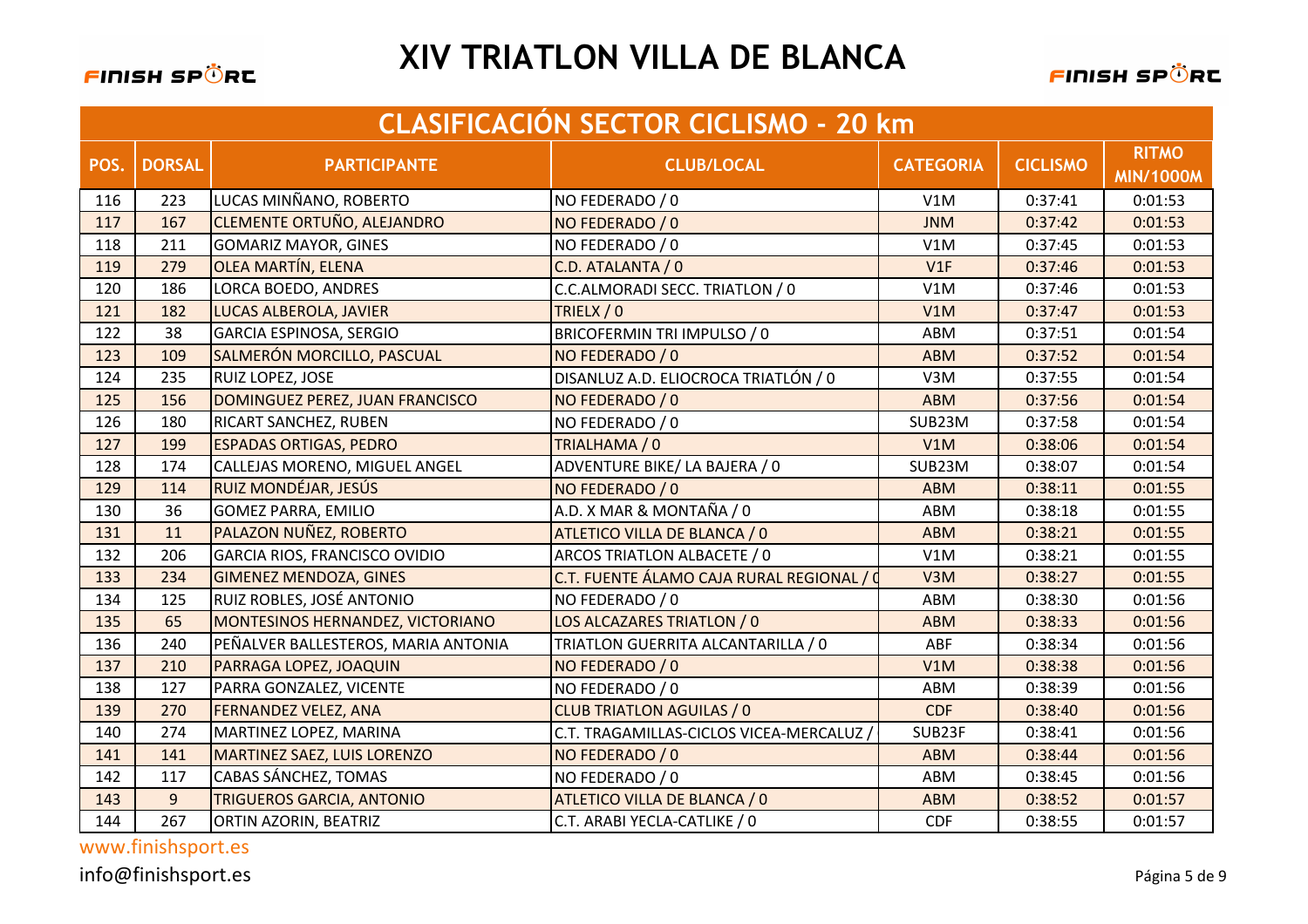

|      | <b>CLASIFICACIÓN SECTOR CICLISMO - 20 km</b> |                                    |                                    |                  |                 |                                  |  |
|------|----------------------------------------------|------------------------------------|------------------------------------|------------------|-----------------|----------------------------------|--|
| POS. | <b>DORSAL</b>                                | <b>PARTICIPANTE</b>                | <b>CLUB/LOCAL</b>                  | <b>CATEGORIA</b> | <b>CICLISMO</b> | <b>RITMO</b><br><b>MIN/1000M</b> |  |
| 145  | 192                                          | <b>BARCELO TUDELA, EUGENIO</b>     | ATLETISMO MANDARACHE CARTAGENA / 0 | V1M              | 0:38:56         | 0:01:57                          |  |
| 146  | 33                                           | <b>GARCIA GIL, GUSTAVO</b>         | A.D ERGOBIKE-MANUBIKE / 0          | ABM              | 0:39:00         | 0:01:57                          |  |
| 147  | 242                                          | <b>MARTÍNEZ FERRIZ, MERCEDES</b>   | C.T. ARABI YECLA-CATLIKE / 0       | ABF              | 0:39:05         | 0:01:57                          |  |
| 148  | 237                                          | RABINOWITZ, NATASHA JOSEFA         | UNIVERSIDAD DE ALICANTE / 0        | ABF              | 0:39:10         | 0:01:58                          |  |
| 149  | 189                                          | PALLARDÓ DEL VAL, FRANCISCO JAVIER | CLUB ATLETISMO LA MANGA / 0        | V1M              | 0:39:11         | 0:01:58                          |  |
| 150  | 139                                          | JOVER MOLINA, FERNANDO JOSÉ        | NO FEDERADO / 1                    | ABM              | 0:39:11         | 0:01:58                          |  |
| 151  | 191                                          | <b>ESCUSA MARTINEZ, MANUEL</b>     | ATLETISMO MANDARACHE CARTAGENA / 0 | V1M              | 0:39:12         | 0:01:58                          |  |
| 152  | 73                                           | <b>VELASCO CANOVAS, JOSE</b>       | TRIALHAMA / 0                      | ABM              | 0:39:14         | 0:01:58                          |  |
| 153  | 226                                          | <b>ORTIZ RODRIGUEZ, DIEGO</b>      | TRIELX / 0                         | V2M              | 0:39:14         | 0:01:58                          |  |
| 154  | 177                                          | PAGÁN SÁNCHEZ, JOSE                | NO FEDERADO / 0                    | SUB23M           | 0:39:15         | 0:01:58                          |  |
| 155  | 275                                          | <b>FUENTES JIMENEZ, MIRIAM</b>     | C.T. MURCIA / 0                    | SUB23F           | 0:39:16         | 0:01:58                          |  |
| 156  | 252                                          | ABELLAN GALINDO, HERMINIA          | <b>CLUB TRIATLON AGUILAS / 0</b>   | ABF              | 0:39:18         | 0:01:58                          |  |
| 157  | 10                                           | <b>SANCHEZ LOPEZ, MIGUEL</b>       | ATLETICO VILLA DE BLANCA / 0       | <b>ABM</b>       | 0:39:18         | 0:01:58                          |  |
| 158  | 178                                          | MELGAREJO GARCÍA, JAVIER           | NO FEDERADO / 0                    | SUB23M           | 0:39:19         | 0:01:58                          |  |
| 159  | 106                                          | <b>MARTINEZ VICEDO, CRISTIAN</b>   | NO FEDERADO / 0                    | <b>ABM</b>       | 0:39:23         | 0:01:58                          |  |
| 160  | 110                                          | CAMPOS DIAZ, PABLO                 | NO FEDERADO / 0                    | ABM              | 0:39:24         | 0:01:58                          |  |
| 161  | 136                                          | SÁNCHEZ CÁNOVAS, JUAN JOSE         | NO FEDERADO / 0                    | <b>ABM</b>       | 0:39:29         | 0:01:58                          |  |
| 162  | 17                                           | LOPEZ CAMPOS, JOSE ANTONIO         | TRIELX / 0                         | ABM              | 0:39:29         | 0:01:58                          |  |
| 163  | 219                                          | YUSTE, JOSE VICENTE                | NO FEDERADO / 1                    | V1M              | 0:39:29         | 0:01:58                          |  |
| 164  | 118                                          | ZAMORA MARÍN, JOSE ANGEL           | NO FEDERADO / 0                    | ABM              | 0:39:36         | 0:01:59                          |  |
| 165  | 43                                           | CHAVELA MARQUEZ, Mª CARMEN         | NO FEDERADO / 0                    | V1F              | 0:39:51         | 0:02:00                          |  |
| 166  | 90                                           | GALINDO OÑA, OSCAR                 | C.D. ESPARTANOS DEL ALQUIAN / 0    | ABM              | 0:39:51         | 0:02:00                          |  |
| 167  | 222                                          | <b>MORENO GÓMEZ, JOSE</b>          | NO FEDERADO / 0                    | V1M              | 0:39:57         | 0:02:00                          |  |
| 168  | 246                                          | <b>VICENTE LOPEZ, ANA BELEN</b>    | C.T. MURCIA / 0                    | ABF              | 0:39:57         | 0:02:00                          |  |
| 169  | 212                                          | <b>BARRY, MAGILL</b>               | NO FEDERADO / 0                    | V1M              | 0:39:58         | 0:02:00                          |  |
| 170  | 175                                          | RUIZ MANZANEDO, CARLOS             | ADVENTURE BIKE/ LA BAJERA / 0      | SUB23M           | 0:40:00         | 0:02:00                          |  |
| 171  | 146                                          | <b>SEVA RAYOS, JORGE MANUEL</b>    | NO FEDERADO / 0                    | <b>ABM</b>       | 0:40:00         | 0:02:00                          |  |
| 172  | 228                                          | MOYA DE GEA, TOMAS                 | A.D. CEHEGIN / 0                   | V2M              | 0:40:00         | 0:02:00                          |  |
| 173  | 16                                           | <b>TORA ANTON, IVAN</b>            | TRIELX / 0                         | <b>ABM</b>       | 0:40:06         | 0:02:00                          |  |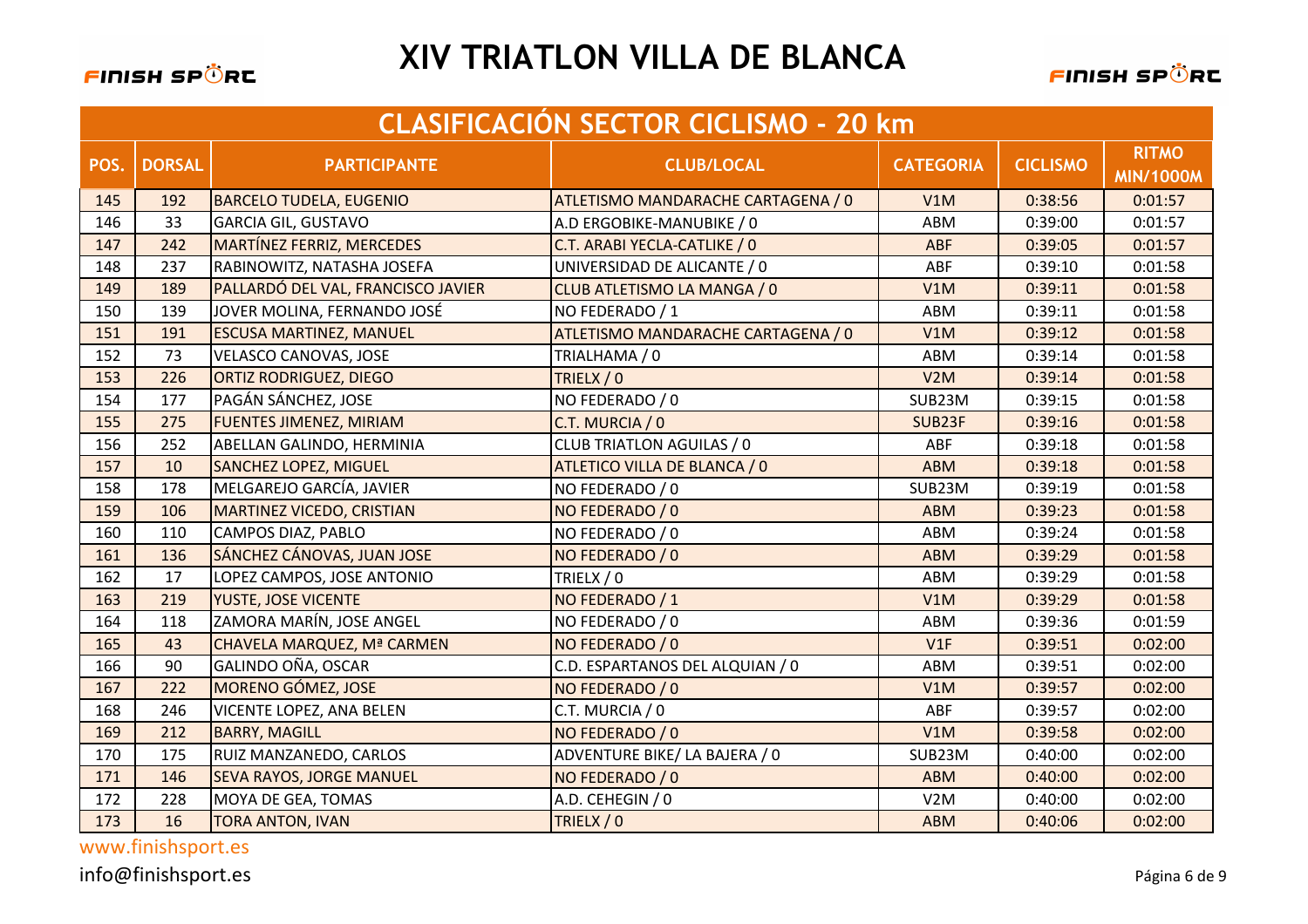

|      | <b>CLASIFICACIÓN SECTOR CICLISMO - 20 km</b> |                                                         |                                    |                  |                 |                                  |  |  |
|------|----------------------------------------------|---------------------------------------------------------|------------------------------------|------------------|-----------------|----------------------------------|--|--|
| POS. | <b>DORSAL</b>                                | <b>PARTICIPANTE</b>                                     | <b>CLUB/LOCAL</b>                  | <b>CATEGORIA</b> | <b>CICLISMO</b> | <b>RITMO</b><br><b>MIN/1000M</b> |  |  |
| 174  | 250                                          | ROBLES GOMEZ, MARIA ISABEL                              | C.T. CARAVACA / 0                  | ABF              | 0:40:15         | 0:02:01                          |  |  |
| 175  | 201                                          | <b>CRUZ VILLEGAS, CARMELO</b>                           | C.D. ESPARTANOS DEL ALQUIAN / 0    | V1M              | 0:40:16         | 0:02:01                          |  |  |
| 176  | 241                                          | FERNANDEZ HERNANDEZ, ISA                                | A.D. PEKABO TRIATLON / 0           | ABF              | 0:40:17         | 0:02:01                          |  |  |
| 177  | 249                                          | FERNANDEZ RODRIGUEZ, ALEJANDRA INMACULACT. CARAVACA / 0 |                                    | ABF              | 0:40:19         | 0:02:01                          |  |  |
| 178  | 150                                          | MOLINA-NIÑIROLA MEDINAQ, PABLO                          | NO FEDERADO / 0                    | ABM              | 0:40:21         | 0:02:01                          |  |  |
| 179  | 251                                          | FERNANDEZ VELEZ, Mª LEONOR                              | <b>CLUB TRIATLON AGUILAS / 0</b>   | <b>ABF</b>       | 0:40:21         | 0:02:01                          |  |  |
| 180  | 100                                          | GIL PAGAN, JOSE ANTONIO                                 | NO FEDERADO / 0                    | ABM              | 0:40:26         | 0:02:01                          |  |  |
| 181  | 74                                           | LOPEZ BONACHE, ADRIAN                                   | TRIALHAMA / 0                      | <b>ABM</b>       | 0:40:29         | 0:02:01                          |  |  |
| 182  | 268                                          | DURAN MOROTE, LAURA                                     | A.D. CEHEGIN / 0                   | <b>CDF</b>       | 0:40:37         | 0:02:02                          |  |  |
| 183  | 200                                          | RAMIREZ LAJARIN, FELIPE JAVIER                          | <b>CLUB TRIATLON AGUILAS / 0</b>   | V1M              | 0:40:45         | 0:02:02                          |  |  |
| 184  | 120                                          | OÑATE PÉREZ, ALBERTO                                    | NO FEDERADO / 0                    | ABM              | 0:40:55         | 0:02:03                          |  |  |
| 185  | 276                                          | <b>SANCHEZ BERNAL, GLORIA</b>                           | C.D. TADER MOLINA / 0              | V1F              | 0:40:57         | 0:02:03                          |  |  |
| 186  | 152                                          | MARTÍNEZ CONTADOR, DANIEL                               | NO FEDERADO / 0                    | ABM              | 0:40:57         | 0:02:03                          |  |  |
| 187  | 133                                          | <b>GONZÁLEZ ORTÍN, JUAN MANUEL</b>                      | NO FEDERADO / 0                    | <b>ABM</b>       | 0:41:00         | 0:02:03                          |  |  |
| 188  | 103                                          | RIQUELME ROS, PEDRO ANTONIO                             | NO FEDERADO / 0                    | ABM              | 0:41:00         | 0:02:03                          |  |  |
| 189  | 34                                           | PUCHE SAEZ, BRAULIO                                     | A.D ERGOBIKE-MANUBIKE / 0          | <b>ABM</b>       | 0:41:02         | 0:02:03                          |  |  |
| 190  | 20                                           | SANSANO GONZALVEZ, PACO                                 | CLUB ILICITANO TRIATLÓN / 0        | ABM              | 0:41:14         | 0:02:04                          |  |  |
| 191  | 193                                          | <b>RUIZ RUBIO, JOSE LUIS</b>                            | ATLETISMO MANDARACHE CARTAGENA / 0 | V1M              | 0:41:15         | 0:02:04                          |  |  |
| 192  | 134                                          | FUENTES JUÁREZ, VALERIANO                               | NO FEDERADO / 0                    | ABM              | 0:41:17         | 0:02:04                          |  |  |
| 193  | 236                                          | <b>GUBLER, JURG LUKAS</b>                               | <b>CLUB TRIATLON AGUILAS / 0</b>   | V3M              | 0:41:18         | 0:02:04                          |  |  |
| 194  | 124                                          | LÓPEZ UCEDA, ÁLVARO                                     | NO FEDERADO / 0                    | ABM              | 0:41:26         | 0:02:04                          |  |  |
| 195  | 183                                          | <b>GIL RUIZ, JESÚS</b>                                  | TRIELX / 0                         | V1M              | 0:41:30         | 0:02:05                          |  |  |
| 196  | 131                                          | RODRIGUEZ YEPES, ANTONIO                                | NO FEDERADO / 1                    | ABM              | 0:41:47         | 0:02:05                          |  |  |
| 197  | 229                                          | MARTÍNEZ SÁNCHEZ, DIEGO FRANCISCO                       | TRIALHAMA / 0                      | V2M              | 0:41:48         | 0:02:05                          |  |  |
| 198  | 207                                          | JAÉN LOPEZ, EMILIO JAVIER                               | NO FEDERADO / 0                    | V1M              | 0:41:51         | 0:02:06                          |  |  |
| 199  | 278                                          | ALVAREZ GARCIA, MARCELA MARIANA                         | C.T. MURCIA / 0                    | V1F              | 0:41:54         | 0:02:06                          |  |  |
| 200  | 56                                           | LÓPEZ ARCE, JESÚS                                       | TRIATLON GUERRITA ALCANTARILLA / 0 | ABM              | 0:41:54         | 0:02:06                          |  |  |
| 201  | 266                                          | <b>MARCO MARTINEZ, ANDREA</b>                           | <b>CLUB TRIATLON ARCHENA / 0</b>   | <b>CDF</b>       | 0:41:55         | 0:02:06                          |  |  |
| 202  | 253                                          | RICARDES NUÑO, MARIEL                                   | C.D. ESPARTANOS DEL ALQUIAN / 0    | ABF              | 0:42:00         | 0:02:06                          |  |  |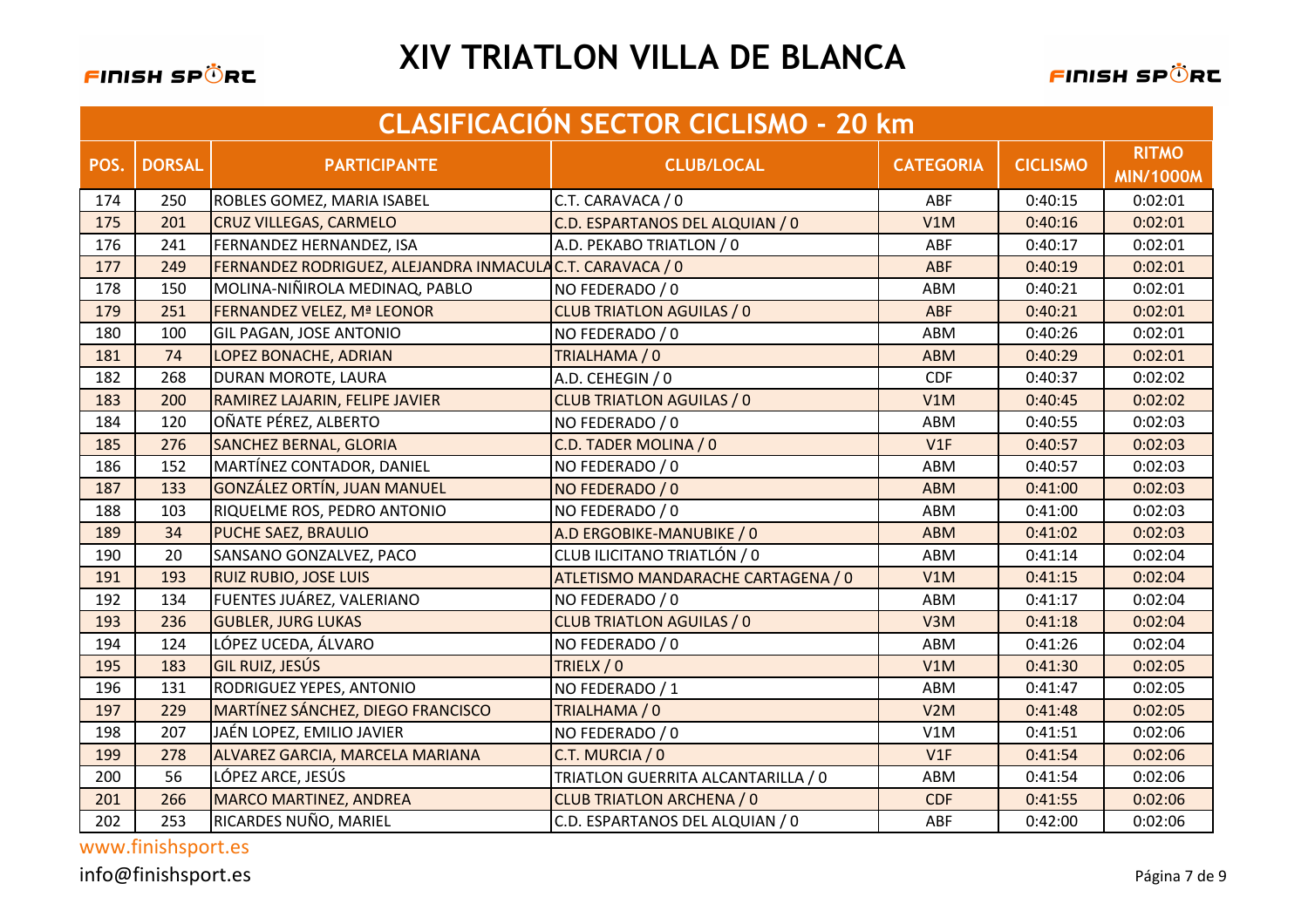

|      | <b>CLASIFICACIÓN SECTOR CICLISMO - 20 km</b> |                                      |                                          |                  |                 |                                  |  |  |
|------|----------------------------------------------|--------------------------------------|------------------------------------------|------------------|-----------------|----------------------------------|--|--|
| POS. | <b>DORSAL</b>                                | <b>PARTICIPANTE</b>                  | <b>CLUB/LOCAL</b>                        | <b>CATEGORIA</b> | <b>CICLISMO</b> | <b>RITMO</b><br><b>MIN/1000M</b> |  |  |
| 203  | 112                                          | MOLINA TOLEDO, ALEJANDRO             | NO FEDERADO / 1                          | <b>ABM</b>       | 0:42:04         | 0:02:06                          |  |  |
| 204  | 195                                          | JIMENEZ GONZALEZ, OSCAR              | ATLETISMO MANDARACHE CARTAGENA / 0       | V1M              | 0:42:05         | 0:02:06                          |  |  |
| 205  | 115                                          | SANCHEZ HERNANDEZ, ANTONIO           | NO FEDERADO / 0                          | <b>ABM</b>       | 0:42:05         | 0:02:06                          |  |  |
| 206  | 102                                          | Sanchez buendia, Santos              | NO FEDERADO / 0                          | ABM              | 0:42:06         | 0:02:06                          |  |  |
| 207  | 213                                          | muñoz López, Juan José               | NO FEDERADO / 0                          | V1M              | 0:42:06         | 0:02:06                          |  |  |
| 208  | 19                                           | MARTINEZ PASTOR, CESAR               | CLÍNICA GIOIA TRIATLÓN CDTP / 0          | ABM              | 0:42:13         | 0:02:07                          |  |  |
| 209  | 254                                          | <b>GONZÁLEZ FERNÁNDEZ, ESTER</b>     | CLUB EGO RUN.IN / 0                      | <b>ABF</b>       | 0:42:35         | 0:02:08                          |  |  |
| 210  | 98                                           | AVIA OÑATE, RAUL                     | NO FEDERADO / 0                          | ABM              | 0:42:37         | 0:02:08                          |  |  |
| 211  | 155                                          | <b>SANCHEZ SAURA, ANTONIO</b>        | NO FEDERADO / 0                          | <b>ABM</b>       | 0:42:38         | 0:02:08                          |  |  |
| 212  | 208                                          | Garcia Doroteo, Hilario              | NO FEDERADO / 0                          | V1M              | 0:42:39         | 0:02:08                          |  |  |
| 213  | 244                                          | NAVARRO PAGE, MARIA CRISTINA         | TRIALHAMA / 0                            | ABF              | 0:42:46         | 0:02:08                          |  |  |
| 214  | 39                                           | GONZÁLEZ DE PAZ, BERNARDO            | BRICOFERMIN TRI IMPULSO / 0              | ABM              | 0:42:46         | 0:02:08                          |  |  |
| 215  | 151                                          | LUCAS LUCAS, JUAN ALBERTO            | NO FEDERADO / 0                          | <b>ABM</b>       | 0:42:52         | 0:02:09                          |  |  |
| 216  | 232                                          | ETXEZARRAGA RODRIGUEZ, ANDONI GOTZON | C.D.A. OINKARIAK AMURRIO / 0             | V2M              | 0:42:53         | 0:02:09                          |  |  |
| 217  | 66                                           | <b>APARICIO FERNANDEZ, JOSE</b>      | LOS ALCAZARES TRIATLON / 0               | <b>ABM</b>       | 0:43:02         | 0:02:09                          |  |  |
| 218  | 122                                          | <b>GIL CABALLERO, JOSE</b>           | NO FEDERADO / 1                          | ABM              | 0:43:12         | 0:02:10                          |  |  |
| 219  | 255                                          | <b>STILES GONZALEZ, REBECA</b>       | NO FEDERADO / 1                          | <b>ABF</b>       | 0:43:19         | 0:02:10                          |  |  |
| 220  | 188                                          | LOPEZ VIZCAINO, JESUS GASPAR         | A.D ERGOBIKE-MANUBIKE / 0                | V1M              | 0:43:21         | 0:02:10                          |  |  |
| 221  | 239                                          | SERRANO MUÑOZ, LETICIA               | <b>A300W ELCHE T.C. / 0</b>              | <b>ABF</b>       | 0:43:24         | 0:02:10                          |  |  |
| 222  | 233                                          | CALDERON JIMENEZ, FRANCISCO JOSE     | NO FEDERADO / 0                          | V2M              | 0:43:35         | 0:02:11                          |  |  |
| 223  | 280                                          | <b>AVILA MOLINA, MARIA DOLORES</b>   | C.T. ALMERIA / 0                         | V1F              | 0:43:43         | 0:02:11                          |  |  |
| 224  | 137                                          | MANCEBO PEREZ, ANTONIO RAUL          | NO FEDERADO / 0                          | ABM              | 0:43:45         | 0:02:11                          |  |  |
| 225  | 144                                          | <b>MENDEZ GUARDIOLA, PEDRO</b>       | NO FEDERADO / 0                          | <b>ABM</b>       | 0:43:47         | 0:02:11                          |  |  |
| 226  | 198                                          | GIMÉNEZ ALMAGRO, PEDRO JOSÉ          | TRIALHAMA / 0                            | V1M              | 0:43:47         | 0:02:11                          |  |  |
| 227  | 277                                          | VILLAESCUSA SORIANO, MARIA CARMEN    | C.T. TRAGAMILLAS-CICLOS VICEA-MERCALUZ / | V1F              | 0:43:50         | 0:02:12                          |  |  |
| 228  | 261                                          | GIL MUÑOZ, BELEN                     | NO FEDERADO / 1                          | ABF              | 0:44:00         | 0:02:12                          |  |  |
| 229  | 272                                          | <b>VARELA JIMENEZ, ANA</b>           | UNIVERSIDAD DE ALICANTE / 0              | SUB23F           | 0:44:23         | 0:02:13                          |  |  |
| 230  | 147                                          | ARMERO PAREDES, BIBIANO              | NO FEDERADO / 0                          | ABM              | 0:44:44         | 0:02:14                          |  |  |
| 231  | 94                                           | <b>BRAVO BLAZQUEZ, JUAN</b>          | NO FEDERADO / 0                          | <b>ABM</b>       | 0:44:45         | 0:02:14                          |  |  |